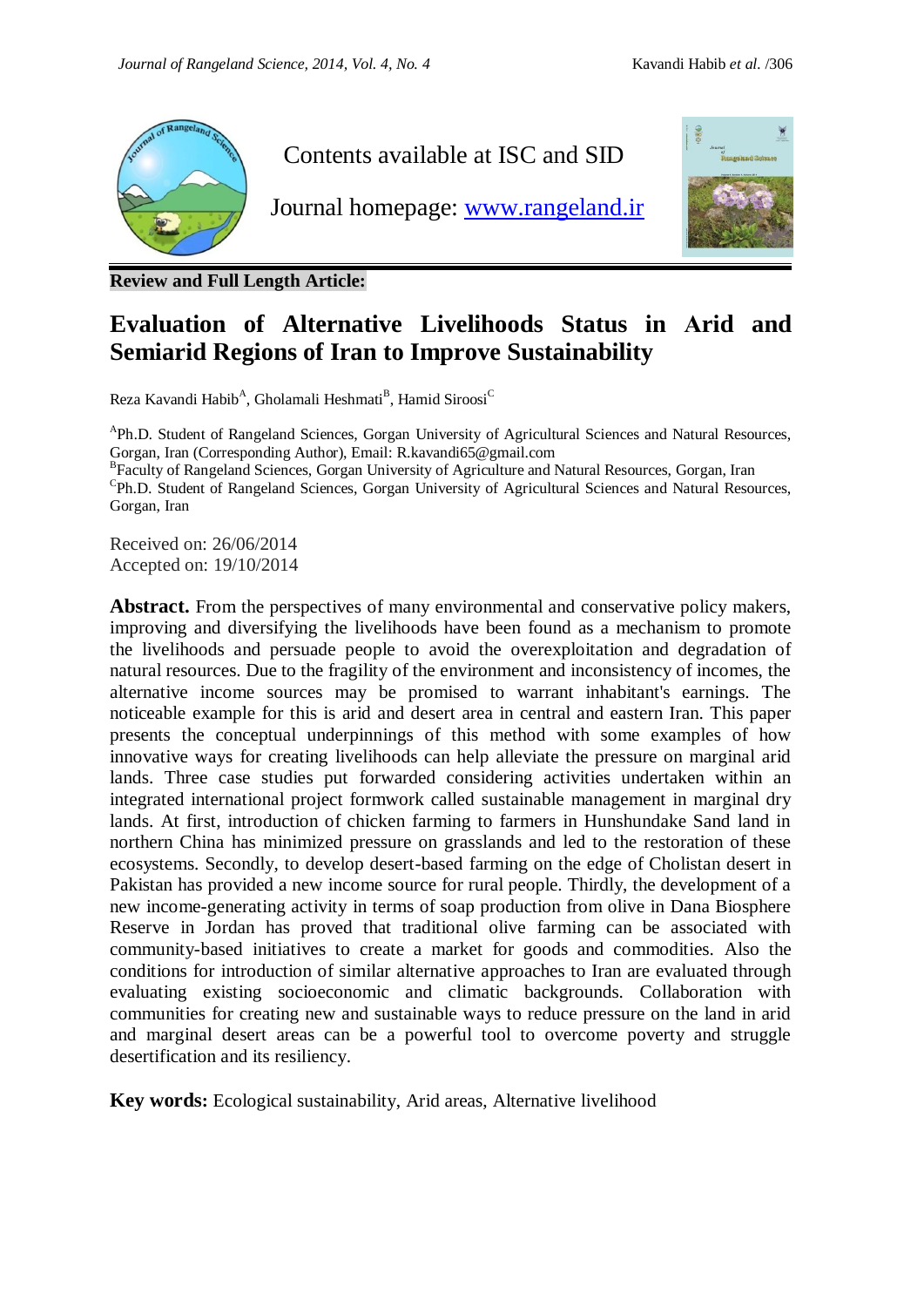# **Introduction**

Climate changes and overexploitation on rangeland and agricultural land, especially in arid and consequent imbalance between supply and demand benefits and ecosystem services all together have endangered such ecosystems and livelihoods and local people's income (Adeel *et al.,* 2005). This process occurs in arid regions of all continents imposed serious consequences of social, economic and environmental ecosystem and dry lands inhabitants (Safriel and Adeel, 2005). For this, it can be said that population growth and unwise policies and some aspects of globalization and industrialization have great deal of contributions to the unsustainable stresses imposed on the arid areas. A global evaluation report on desertification developed by the millennium ecosystem assessment (MA) has helped us to better understanding of the nature and impacts of desertification (Adeel *et al.,* 2005). The MA report has determined that growing the desertification in dry lands which occupy over 41% of the world's land area and are home for over 2 billion people threatens the homes and livelihoods of millions of poor. Considering the above reports, such catastrophes severity may be alleviated through adopting integrated management approaches. However, this may cause some challenges due to the increased competition, while imposing risks on the desertification sustainability threshold. These impacts of desertification on dry land populations are further exacerbated by the political marginalization of the poor dry land and the slow growth of health and education infrastructures. On the other hand, stresses on degraded and at-risk lands can be reduced by creating innovative and sustainable livelihood options for dry land populations. These alternative livelihoods like solar energy production (Faiman, 1998) ecotourism (Warren, 2006) and brackish-water aquaculture, to encourage people to

diversify their livestock and rangeland products (using wools to produce fibers, yarn and subsequently to promote homemade industries) take advantage of the unique dry land attributes (Kolkovsky *et al.,* 2003). By definition, an alternative dry land livelihood has minimal dependence on land primary productivity, yet it typically generates greater income per investment of local dry land resources and diversifies local economies, as compared to the traditional, biological productivity-dependent livelihood (Mendez, 1993). A common feature of alternative livelihoods is that their viability requires capital investment and trade-related infrastructure, which in turn depend on enabling policies and effective governance. These attributes are also instrumental or an effective implementation of innovations for attaining sustainability of livelihoods based on land productivity. Such qualities are often deficient in many dry land countries (Belal and Irina, 1996). Therefore, the first step to be taken on the path to dry land sustainable development is to invest in social, political and governmental changes while building capacity and creating a capable environment that can support the innovations. This would pave the way for emerging alternative livelihoods.

 History of sustainable livelihoods framework dates back to the 1980's while developing a social applied research method called Participatory Rural Appraisal (PRA) by Robert (1983). This design has acquired much popularity by international NGOs (Robert, 1983). In a gradual introduction of alternative livelihoods, income enhancements as a result of their side-by-side implementation with improved land management can create the positive feedback loop. When the alternative livelihoods start to yield income, two trajectories may be available: gradual substitution of the traditional livelihoods; or part of the income generated by the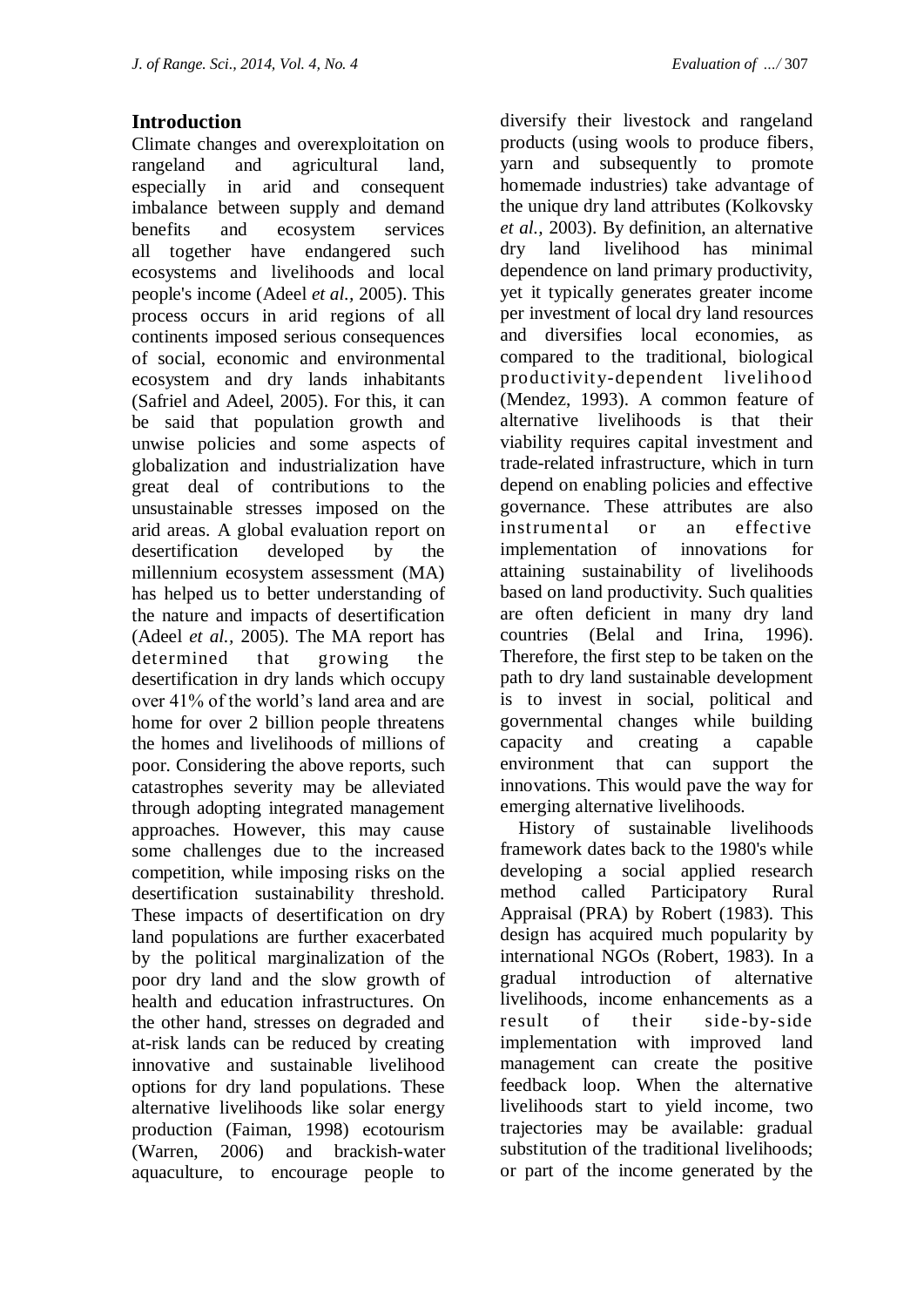alternative livelihood is re-invested in land-based livelihood, so that coexistence of both approaches can be retained (Fig. 1). Such coexistence of both tracks can

offer a buffer against climatic variations and economic shocks with respect to the conferring of stability and sustainability to the rural dry land livelihoods.



**Fig. 1.** The proposed approach for attaining sustainability in the dry lands, through introducing alternative livelihoods (UNCCD, 2005)

Iran's arid central region is not excluded from income loss and vulnerable to climate fluctuations. In addition to low productivity in arid areas, following the global trend of increasing socio-economic progress the population in many arid regions was increased in comparison with other ecosystems. At the same time, arid areas residents have used basic resources to promote lifestyle and reach to high standard faster than its substitution, in turn leading to less per capita production and finally poverty. Globally such measures vary from territorial plans based on adaptive knowledge activities with financial assets and technology to use low-tech and relatively expensive ones (Belal and Irina, 1996). Operations using expensive technologies and advanced new features to increase the production of better and sustainable livelihoods in dry areas also create greater prosperity for the region. However, there is clear evidence of successful used adaptive technologies, and sometimes, cases of failure have been appeared. These failures are often stemmed from the successes and

triumphs exposed to public view and it is observed as a common belief that many measures are based on prescriptive territorial planning which did not give desirable results and failed to alleviate poverty or even increased it. As a whole, there was no territorial planning based measure and in the processes, observations and surveys were generally subjected to political, social, economic and ethnic perspectives. Therefore, implementation of prescribed measures and technologies did not welcome by locals and soil and water resources stakeholders. It can be said that in most areas of the country still there are economic opportunities that allow them to improve the arid land-based livelihood (poverty eradication), provided that using new technology-based improvements are in line and harmony with the fundamental principles of political and social ambient (CENESTA, 2002).

 In case of meeting the social and political constraints in arid areas, as long as resources are not overexploited exceed their capacity, to apply new technologies can be effective. It should be noted that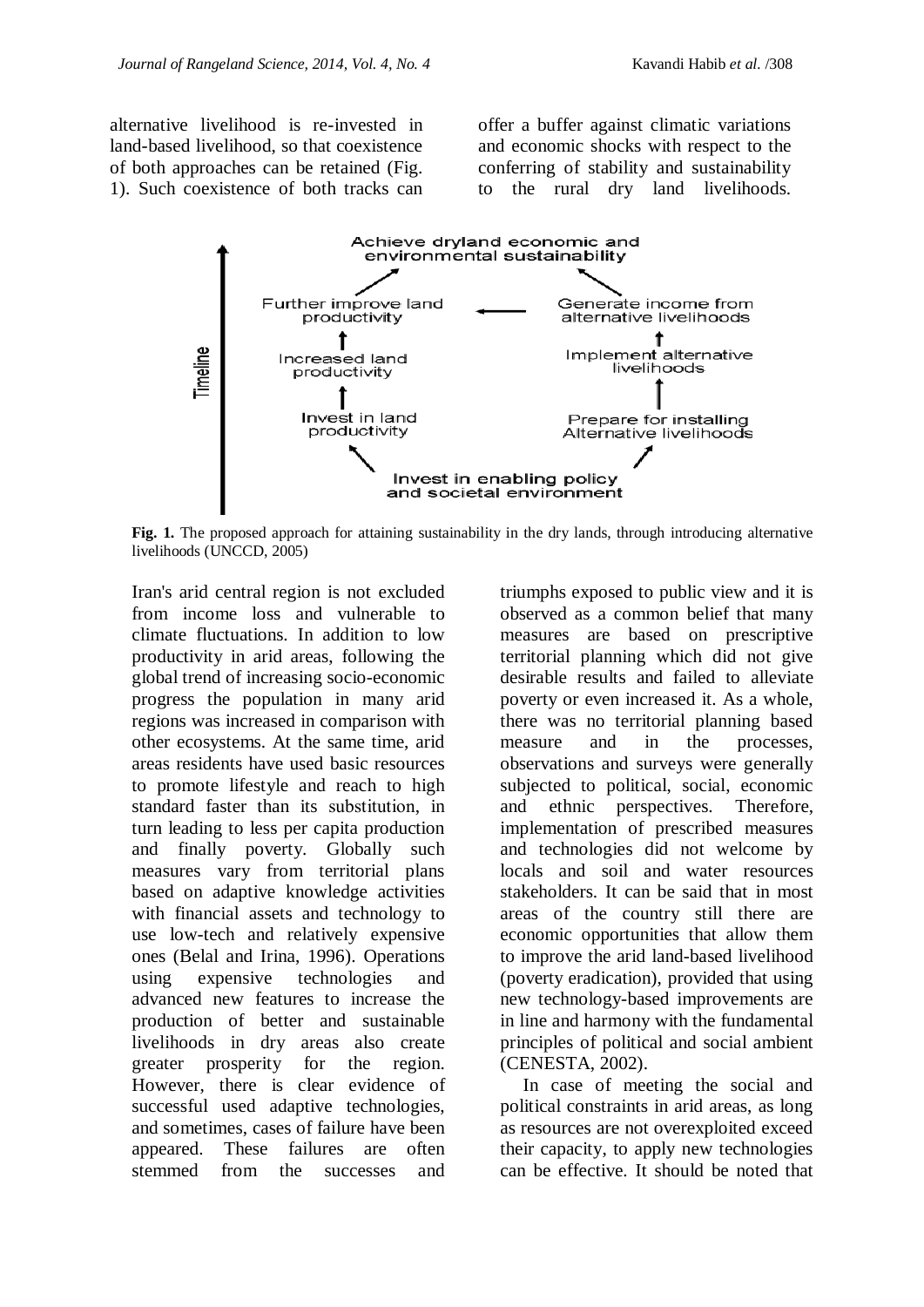there is no sustainable technology to increase productivity in arid lands beyond the inherent capacity of that. Thus, where there is a limited ability to generate sustainable land and elsewhere, it is prone to overexploitation due to population growth, productivity will be low while exposing lands to the desertification and as a result, poverty. Once the arid area's productivity potential is used up completely, welfare maintenance will be achieved when additional income source is obtained through creating alternative jobs independent from land productivity. This alternative employment will not impose additional pressure on land resources, and thus increase the revenue being generated without damage to basic resources and therefore do not cause desertification (Chichilnisky and Heal, 1998). However, this path "alternative livelihoods" requires investments in both physical infrastructure and human capacity and a policy support and good social ambient is essential for the successful implementation. Such an environment is useful for improving sustainable land production. Thus, it is essential to invest in a social, political and economic supportive as soon as possible; otherwise, growth in turn disrupts the sustainability. The most promising route to alleviate poverty and achieving sustainability and sustainable production in arid rural is to adopt both ways simultaneously. It means that the adoption of measures is more likely to improve and increase sustainable production and resource bases in order to take an initiative for developing the independent alternative livelihood as well as sustainable land productivity. The main purpose of this paper is to propose a model for the introduction of alternative livelihoods in order to achieve ecological sustainability, while sustaining nomads and farmers and ranchers and rural livelihoods (subsistence) in arid and semi-arid areas of Iran (CENESTA, 2002).

# **Some key alternative livelihood approaches of dry land forestation and carbon sequestration**

This livelihood is completely dependent on the dry land biological productivity, but instead of producing subsistence crops it generates marketable fuel wood, biofuel, and sequestered carbon. Firewood supply from reforestation areas is projected to grow three- to fourfold by 2020 (Shvidenko *et al.,* 2005), and an increasing demand for it, is expected in the dry lands, driven by the high population growth rate, coincidental with an increasing decline of firewood provision by dry land ecosystems (Sauerhaft *et al.,* 1998). The increased public awareness of global warming and a better-recognized the need to diversify and increase renewable energy sources (Sampson, 2005) and draws attention to the option of using the dry lands for biomass production (Foran, 2001). The emerging carbon trading under the clean development mechanism (CDM) of the Kyoto Protocol can add value to dry land forestation for carbon sequestration in addition to its economic value in providing firewood and renewable biomass (Chichilnisky and Heal, 1998). Though trees, like dry land crops, are constrained by water, afforestation in the least and medium dry lands subsist on local rain better than many dry land crops, provided the rainfall is concentrated using simple runoff harvesting practices. On the other hand, there are cases where dry land forestation depletes local water resources (Carrere and Lohmann, 1996). Therefore, promotion of scientific forestry and native species adapted to arid and semiarid may be promising to wood production and carbon sequestration in Iran as well as promoting livelihood.

# **Controlled-environment dry land farming**

This livelihood entirely depends on biological productivity, yet it is mostly and often totally detached from the local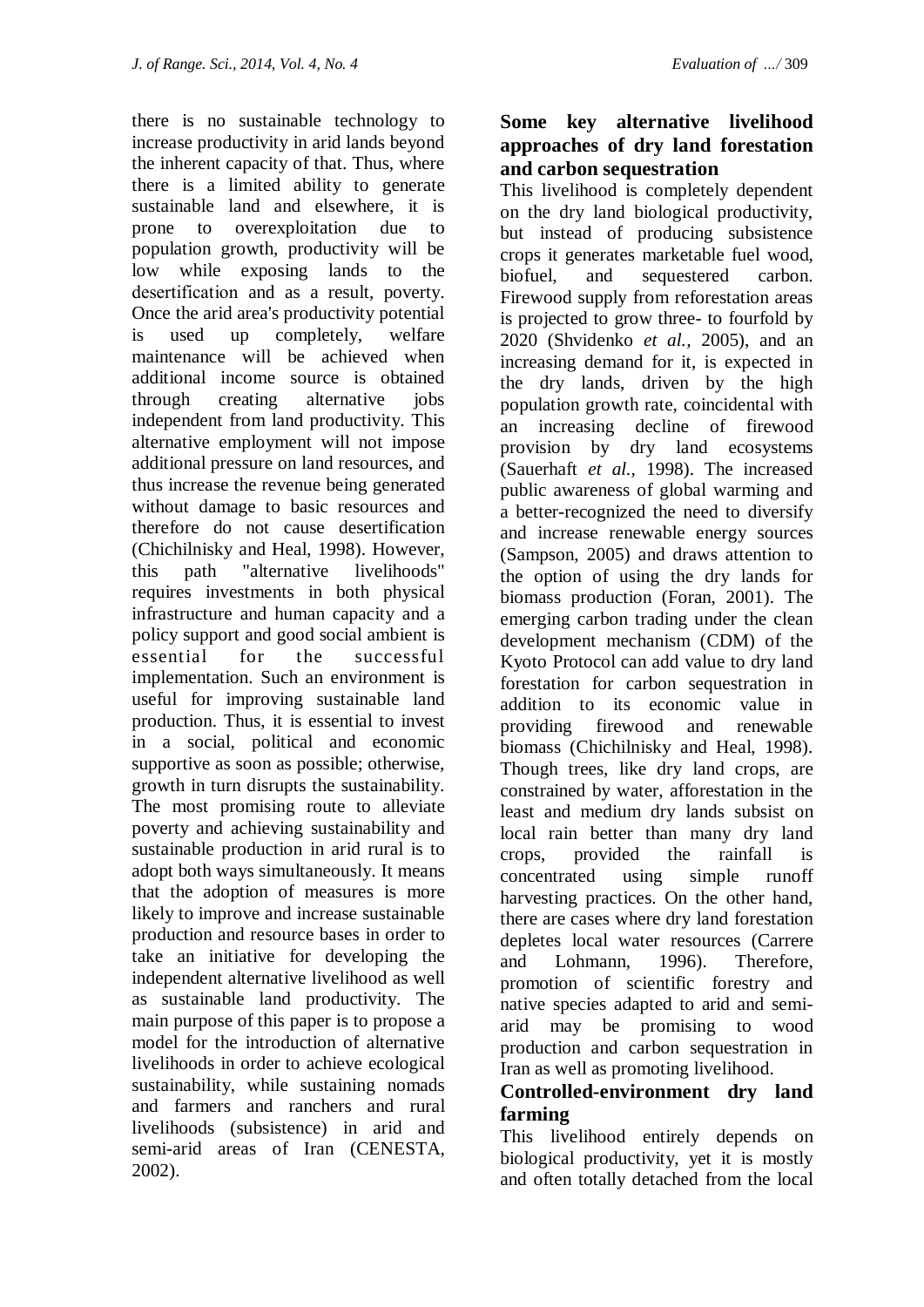land resources. It is based on the plasticcovered greenhouse that allows the penetration of the abundant light radiation of the dry lands, yet provides a fully controlled, automated and enclosed environment (Jensen and Malter, 1995). Originally designed for non-dry land areas for increasing the internal temperature during cold seasons, greenhouses with the dry land controlled environment improve water consumption efficiency of the crops through reducing the evaporative losses (Arbel *et al.,* 1990). The caveat for this approach is the high investment in infrastructure, research and maintenance, as well as dependence on high-quality water supply in arid areas of Iran. Such capital investment can be justified in a developed country on the basis of high returns on the investment through exploitation of the market for seasonal and/or "organically" grown'' products (Jensen and Malter, 1995).

# **Dry land aquaculture**

This is an emerging dry land alternative livelihood with good potential for addressing the increased global demand for aquatic crops and the degradation of marine fish stocks. Since dry lands are by definition lack of water, they are conventionally not expected to support a livelihood like aquaculture. However, since aquatic organisms live in water but do not transpire it, water use efficiency of aquaculture in dry land areas is relatively high. Additionally, this approach allows the use of brackish groundwater often encountered in dry lands (Kolkovsky *et al.,* 2003). Also, the nutrient-enriched water effluents of aquaculture can supplement the irrigation of crops and reduce fertilizer inputs (King *et al.,* 2002). On the whole, less water is invested in dry land aquaculture than in dry land agriculture and is practiced in both industrial (e.g., Australia (UNCCD, 2005); Israel (Kolkovsky *et al.,* 2003); and the USA (McIntosh *et al.,* 2003) and developing countries ("SUMAMAD

(Sustainable Management of Marginal Dry lands)). It not only produces edible fish and crustaceans but also ornamental fish and micro-algae that bio-manufacture invaluable chemicals used in the health and food industry (Warren, 2006). The drawbacks of dry land aquaculture include the lack of awareness and knowhow about the relevant technologies, and often the lack of infrastructure needed for storing, shipping, distributing and marketing the end-product. There are also potential competitions of water consumption and sea animals for the agricultural activities and meals to feed the livestock. It can be argued that once measures to reduce the dependence on fishmeal are developed and adopted, and dry land coastal aquaculture using seawater is avoided, dry land aquaculture has the potential to emerge as a fully sustainable dry land livelihood.

# **Ecotourism in dry lands**

Dry land tourism is driven by the increasing affluence and free time coupled with a growing demand for noncongested, non-polluted, pastoral, and pristine landscapes that many dry lands provide especially deserts. A large segment of the tourist population, however, does not compromise on comforts and other leisure-time amenities, which requires a careful evaluation of the ecological footprint and perhaps a reliance on nearby urban centers. Dry land ecotourism may thus be viewed as an urban-supported alternative livelihood that can be adopted by both rural and urban dry land people. The main drawback of this livelihood is its high water demand, which can be met by desalination and treatment of marginal water resources including urban wastewater. To maintain its sustainability, measures need to be taken to prevent dry land ecotourism from damaging the assets on which it depends, for example through interferences with wildlife and indigenous cultures (UNCCD, 2005).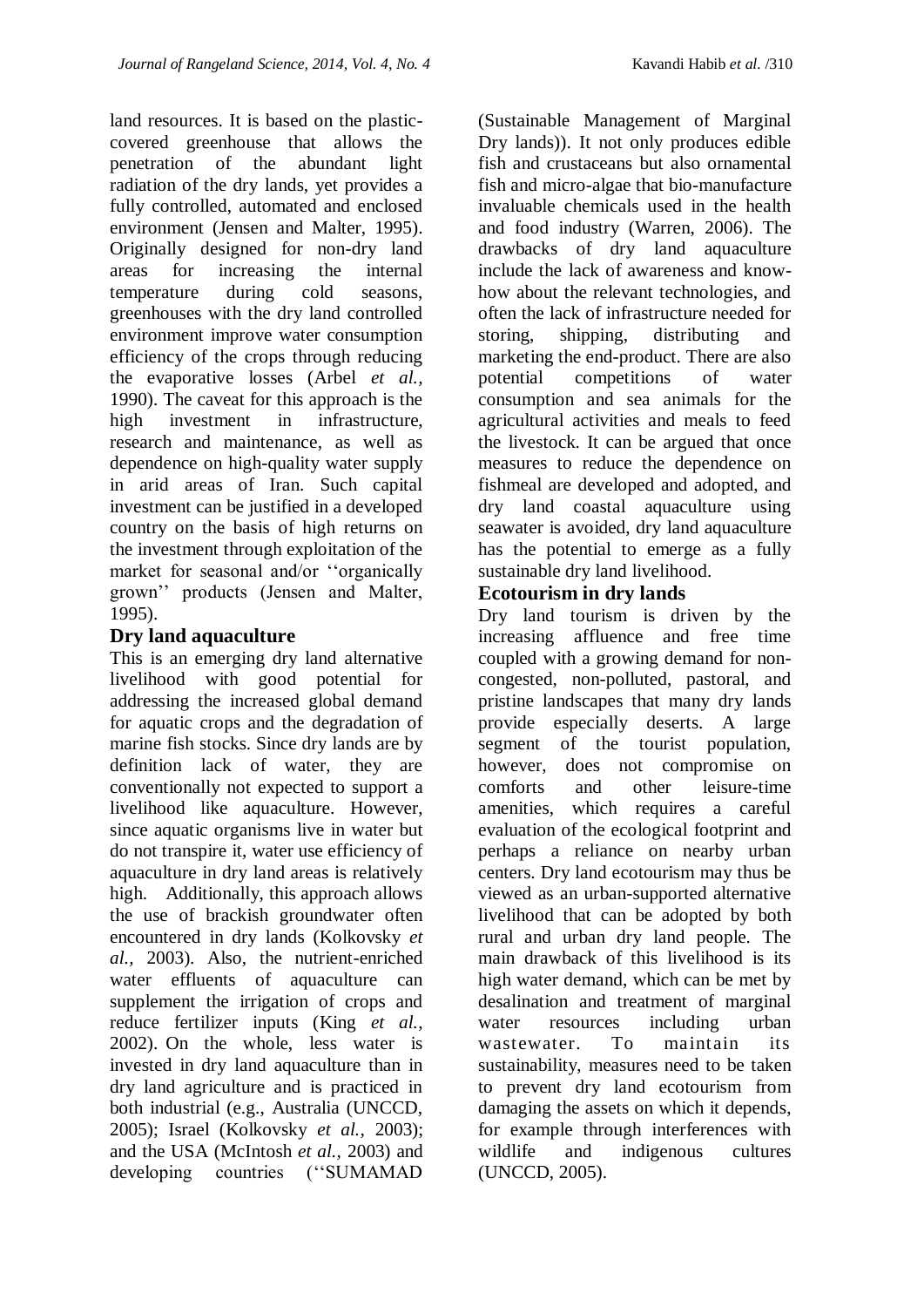#### **Solar energy in dry lands**

Dry lands have a high potential to generate solar energy, and perhaps export some of that energy to non-dry land markets. In particular, deserts are likely to be competitive in solar energy generation, due to high solar radiation, low cloudiness, and cheaply available spaces (Faiman *et al.,* 2002). It can be argued that to minimize capital investment, only desert margins are the appropriate venue for solar power generation for export, whereas stations for local uses could be placed on other dry land sites. In both cases, the solar ―farms‖ of photovoltaic panels or mirrors require much space, and hence are likely to be placed in rural areas. The revenue from this approach augments the income of rural populations, whereas the administrative, marketing and technical backstopping would likely reside in urban centers.

# **Case studies demonstrating alternative livelihoods Chicken farming in Hunshundak Sand land, China**

The Hunshundak Sandland is situated in Inner Mongolia, where significant depletion of the natural grasslands has been observed over recent years (SUMAMAD, 2004). Scientists working at this site concluded that natural restoration techniques—that are removal of external stresses like cattle farming could help recover the degraded rangelands without pro-active vegetation restoration activities. To achieve this purpose, the local villagers were offered alternatives for income generation, through milk and tofu product processing, ecotourism and raising chickens, instead of livestock production. The researchers from the Chinese Academy of Sciences involved in the project studied the economic and ecological efficiency of chicken farming, based on the input and output of local businesses, as well as the potential impacts on forage and animal production.

Questionnaires were sent out to the local people and then collected by the research team. Of the 50 questionnaires, 41 completed forms were received and 10 households were randomly interviewed for a more detailed analysis. Some 15,000 free-ranging chickens have been raised in 26.6 ha of the grassland in Bayinhushu Gacha (village) of Hunshandake project site. The primary beneficiaries of this activity are the local people, many of whom had taken up chicken farming. There are some nominal losses (ca. 1,000 Sustain (Adeel and [Safriel,](http://link.springer.com/search?facet-author=%22Uriel+Safriel%22) 2008); for example, wild animals such as eagles and foxes feed on those chickens even when protection facilities are built. The average market price for a free-ranging, "naturally grown" chicken is US\$ 5.26. Therefore, an income of 73684\$ / year is expected for the five families who run this business. Due to ongoing farming and marketing process, the exact amount of profit has not been estimated. However, each family is estimated to earn at least US\$ 7,900 which is much higher than what they earned in raising cattle (US\$ 1973 /family).

#### **Aquaculture in Pakistan**

Cholistan is a vast sandy desert (average rainfall 160 mm) in Eastern Pakistan, spread over about  $26,000 \text{ km}^2$ (Kolkovsky *et al.,* 2003). In the Cholistan region, livestock rearing is traditionally the main source of income for the local inhabitants. Crop-based agriculture is not possible due to non-availability of irrigation water, hyper-arid climate and topography. This leads to overall poverty and poor living standards, mainly due to lack of diversity in the sources of income. The primary source of water in Cholistan dry lands is runoff generated from infrequent rainfall, which is used to meet water requirements of both humans and livestock. Rainwater is collected in natural depressions or man-made ponds, locally called 'tobas', during the rainy season. These tobas are not mostly located in appropriate places, because the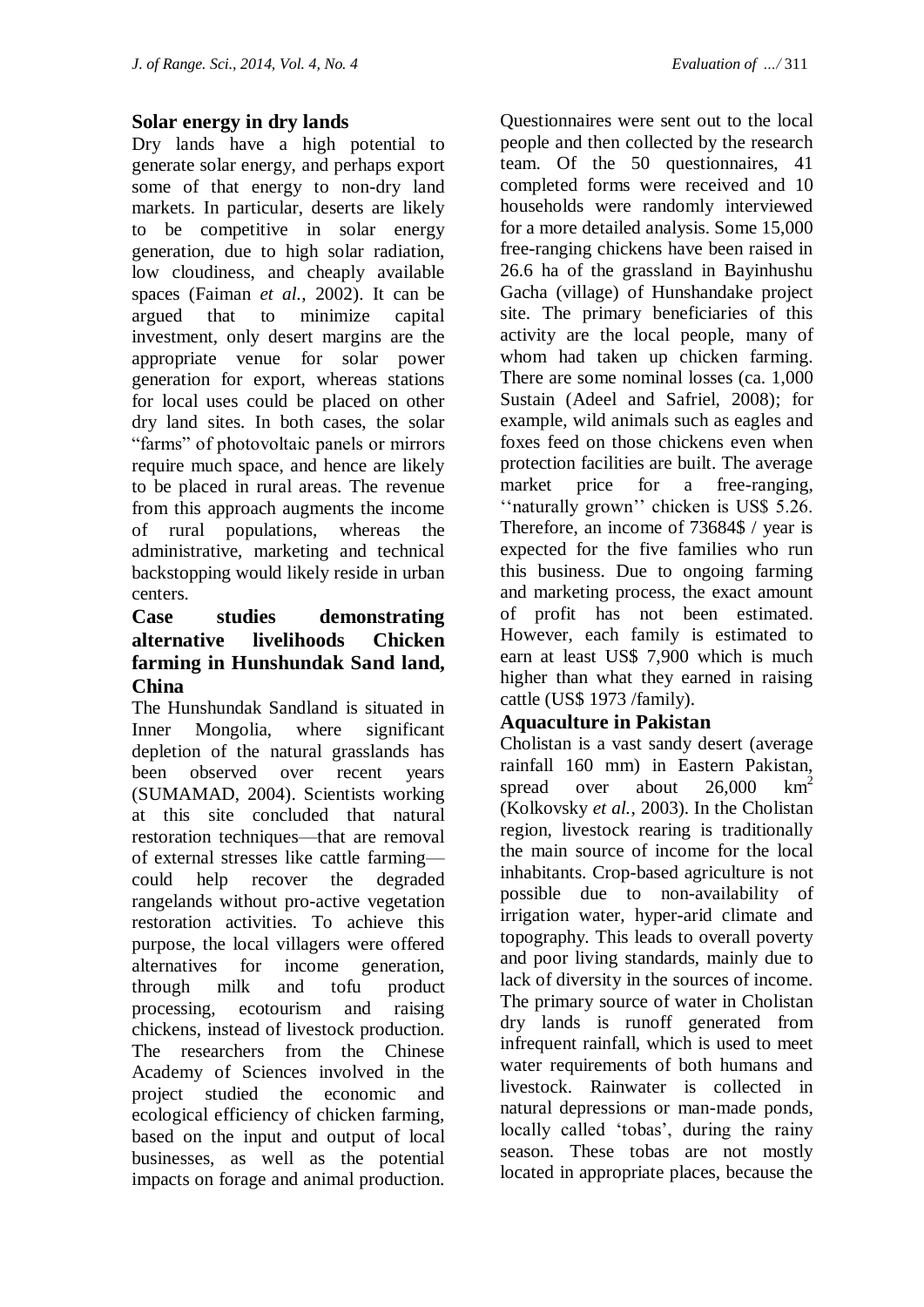sites are identified without taking topography into consideration. As a result, water is lost rapidly and is available only for 3–4 months a year. The alternative livelihood project site in Cholistan has been managed by the Pakistan Council of Research in Water Resources (PCRWR). This helped to establish surface-water reservoirs of appropriate depth and at topographically suitable locations. In addition aquaculture some fish species including Tilapia, Grass carp, Common carp, and Silver carp (Moori and Rahu species) species are highly tolerant of brackish water with salinity ranges between 4,000 and 30,000 ppm. This has led to the introduction of fish farming in the marginal dry land location as part of other integrated farming systems; e.g., livestock– fish farming, poultry–fish farm, duck–fish farm, horticulture–fish farm. This improved local people's income, while making optimum use of rain water and alleviated the damage caused solely by livestock production in the fragile ecosystems in arid and semiarid ecosystem.

#### **Olive-based soap production in Jordan**

Dana Biosphere Reserve, in Jordan, is a 300 sq km protected area which contains a system of wadis and mountains extending from the top of the Rift Valley down to the desert lowlands of Wadi Araba. At the site, the management approach implemented by the Royal Society for the Conservation of Nature (RSCN) is intended to integrate the conservation of nature with socioeconomic programs including income generation through ecotourism and marketing of olive oil based products (Wallace and Barker, 2003). The main water sources in Dana village are three springs, which are used to irrigate about 40 ha of fruit farms in the traditional orchards surrounding the village Improvements to water and land management were made in the gardens

through participatory work with local farmers to renovate the irrigation channels and use stone terraces. In Dana village, and in other villages and towns around the Dana Biosphere Reserve, production of high quality olive oil has been a traditional livelihood, and the olive trees are grown without the use of pesticides and fertilizers. However, the livelihood is not sustainable, because the land-users suffer from many fluctuations in the market and pricing of olive oil. To offset this uncertainty, the community has considered and implemented the production and marketing of olive oil soap. Part of the olive oil produced by local farmers is being used to produce high quality olive oil soap in an *in-situ* workshop. The soap is free of chemicals, and the soap pieces have inscriptions inspired from animals and plants of the region; the marketing of the soap is linked to an ecotourism site on the reserve. Marketing surveys during 2005 and 2006 have enabled the introduction of new herbs and plants as additives to the soap; for example, the prototype soap containing lemon has been found to be very good for skin care. Working with local experts, a new marketing approach has been developed in which visitors to the Dana biosphere reserve can cut their own soap at the production site.

**Feasibility of alternative livelihoods in arid and semiarid regions of Iran** Arid lands are characterized by several natural features with potential economic development opportunities often greater than the capacity. Such special features are provided comparatively small in nonarid areas so that people working in the arid areas subjects to better competition than those in non-arid areas. This in turn compensates allow agriculture productivity in arid lands. The main difference is that such potentials are not recognized lycomplete in dry lands however non arid lands farming potential are cognized and exploited already. The most important of these features are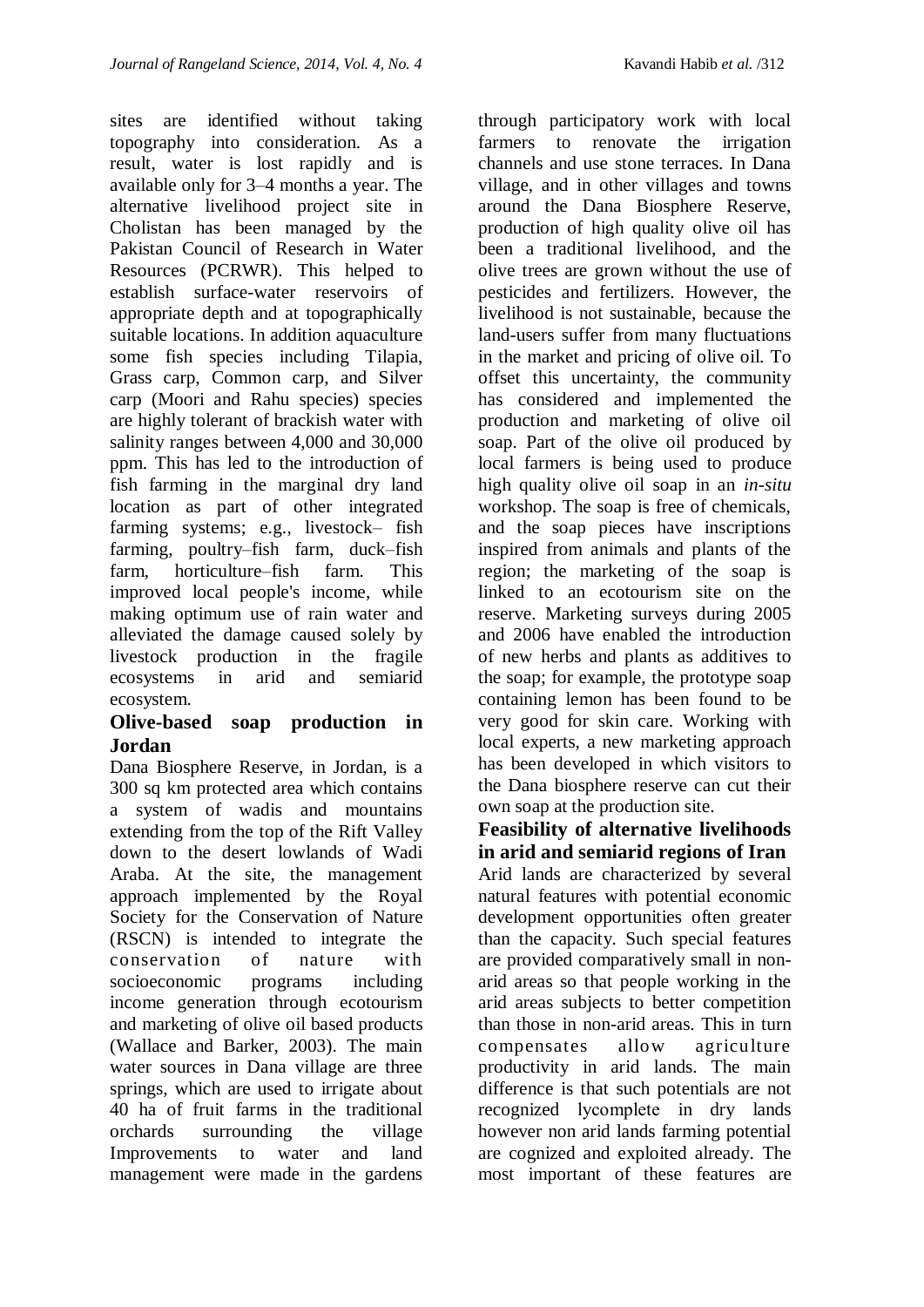extensive and continuous supply of sunshine and plenty of bare space in dry land without any conflict. Such attributes help development of solar energy, integrated fish and agriculture farming, ecotourism and reforestation economic opportunities in rural areas, and thus provide an alternative livelihood in rural areas of dry land. The above options, with the prospect of biological and mining, however, have been done before in small-scale, but still have not achieved their full potential. That is just one reason why relatively strategic options have been promising. Identification of alternative livelihood opportunities for large-scale facilities such as land productivity is still based on the traditional livelihoods and depends on an extension of enabling social and political context. When it is in place, the economic possibilities of the development pathways to traditional alternative subsistence must be executed simultaneously in land-based and non-land based manner. In addition, when alternative livelihoods are substituted, part of the income generated by them can be reinvested in the further development of livelihood opportunities and strengthening the foundations of development and infrastructure investment.

#### **Utilization of solar energy**

Until recently, solar energy production in plants has received little attention by energy producers, so that speak on the development and utilization of solar energy, especially in a country like Iran as source of fossil fuels has been faced too much ignorance. But due to fuel price increases on the one hand and the international community's attention to a serious reduction in pollutant fuel consumption, on the other, it can be expected that in the near future-given ever-increasing role of solar energy in the global energy for economic, environmental and security reasons governments are compelled to separate count on taking advantage of the power

source. Iran's arid lands are broad enough, yet a large part of them are exposed to sunlight. Thus, the system can easily be practiced centralizing the light in them. In other words, in dry land the efficiency of solar energy increases with increasing aridity. It is a challenge that might become to an opportunity in a wise manner. In particular, in most areas of desert and arid areas, there are no significant exceptions, no primarily about those who claim that. According to the conducted studies conducted, about four percent of deserts across the world (arid and too arid) may be undertaken to generate annual solar energy since global energy consumption cost would be significant (Kurokawa, 2003). The economic value of such clean and renewable energy source given the harmful effects of global warming, and reduction of fossil fuel reserves and the need for energy is granted, is a fact that undoubtedly will lead to technologies that improve production, local use and export of solar energy as a commodity produced in dry lands. In addition, the local utilization of solar energy in the dry lands leads to reduce excessive utilization on vegetation for biofuels and its threat to land productivity.

#### **Aquaculture**

As we know, the biological production requires two critical elements, namely: water and light. The question is whether the abundance of light, dry lands, can deal with water shortages? Water scarcity in arid regions stems from slow precipitation in turn exacerbated by high potential evapotranspiration. But plants living in water do not transpire. Microscopic algae many of which fraught with nutritional, pharmaceutical and many industrial values capture the light and are effective in the biomass production. When cultured in transparent but anti-evaporation containers they grow to full use of the abundant light from the sun to consistent production of the biomass and at this time their water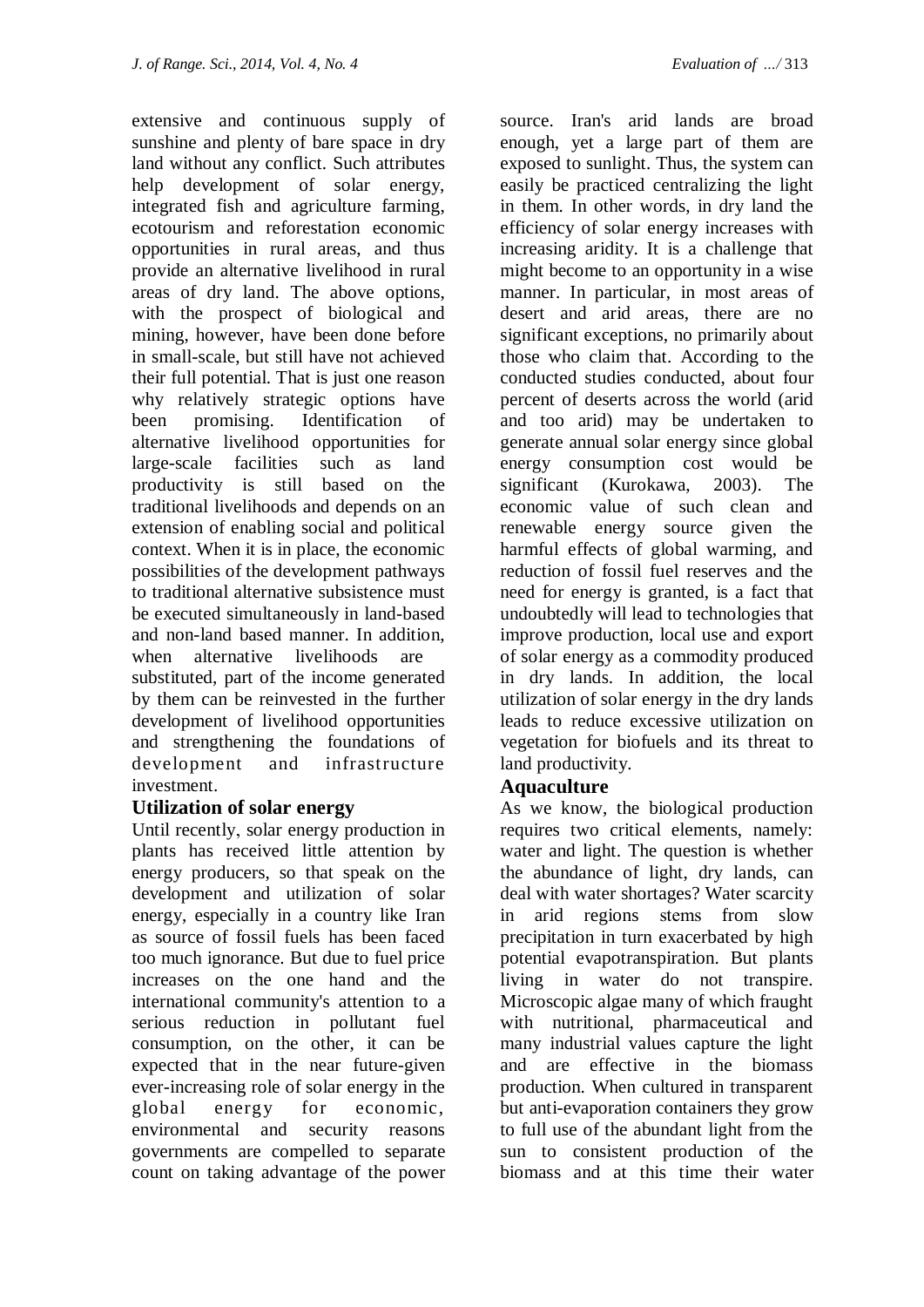demands decreases. Some of tiny species of algae have already been proven suitable for cultivation in the production of chemicals is needed in global markets. Integrated agriculture and fish farming, most recently are common in dry lands so that the income is much more compared to when they undertake separately. So aquaculture in dry land is found to be eco-friendly, sustainable and promising in terms of economic potential. Exploitation of natural fish stocks is close to its exorbitant limit, Global demand for non-aqueous protein is rising and aquaculture has not yet achieved its worth potential.

#### **[Ecotourism](https://www.google.com/url?sa=t&rct=j&q=&esrc=s&source=web&cd=2&ved=0CC4QFjAB&url=https%3A%2F%2Fwww.ecotourism.org%2Fwhat-is-ecotourism&ei=J6lCU-cfkZOGB-_PgcAG&usg=AFQjCNE3MoFuk3Ga0yEIyk00hYPyznP2bw&sig2=2U2nG_nrE-FyS96muFb-yA&bvm=bv.64125504,d.bGE)**

Increasingly Passion and enthusiasm, especially in crowded urban to use Clean landscape and interest in the intellectual capital, cultural, historical and unique beauty of the dry lands have provided high employment capacity in these areas. Given that tourism is an important economic factor and has the largest employer in many developing countries, in fact, it can be a valuable economic opportunity and advantage to increase the per capita income of rural residents and surrounding areas. Similarly, the attraction of wildlife, biodiversity and visual unique perspectives in dry lands, serve as a most common center of gravity is the growing tourism industry perspective. Because many parts of dry lands are of no forest habitats and dense vegetation, there exist no barriers to study wildlife. For example, Iranian Desert National Park, where visitors can easily see herds of Jabir (Persian gazelle).It increases the value of adjacent rural communities and agricultural land as well as promoting rural livelihoods. Tourist limitations in arid areas, its vulnerability due to local instability and deteriorating security, the cost of travel to remote and isolated as well as bad climate, require energy and a lot of water in residential facilities. An energy issue can be addressed through the construction and

architectural solutions for heating and cooling using the solar energy. Water demand already accelerated recovery and utilization, recycling and technologies, wastewater reuse and desalination on dry land. However, it is clear that this area needs more attention and funding by local authorities and events that will be promising through operating tourism and desert tourism National Committee in collaboration with the three organs of Cultural Heritage and Tourism, Agriculture and the Environmental Protection Agency. Biological perspective deals with a higher comparative advantage in the production of bio dry land than to other ecosystems. Although it is accepted that the biodiversity of plant and animal species living in dry lands, is far less than humid and tropical areas, still among the 25 most important biodiversity habitats in the world, eight are located in the dry lands. Dry lands are characterized by two unique increasingly attractive features: First, the origin of at least 30 percent of the world's most important plants are found in dry lands and are ancestors and relatives to food plants worldwide that can be used for further modification. Second, many species in arid lands are used by local people for pharmaceutical and cosmetic purposes or spices purposes. In other words, such xerophytes fraught with metabolites much more than other counterparts in humid climates a fact confirmed by Belal and Springel (1996).

 So such perspectives might lead to effective incomes to eradicate rural poverty. This is contingent upon taking appropriate political and social mechanisms to warrant person's income to alternative livelihood.

#### **Extractive industries**

Most dry land is rich in non-renewable resources like oil, gas and minerals, metal among many others. Other extractive industries, often in an order of non-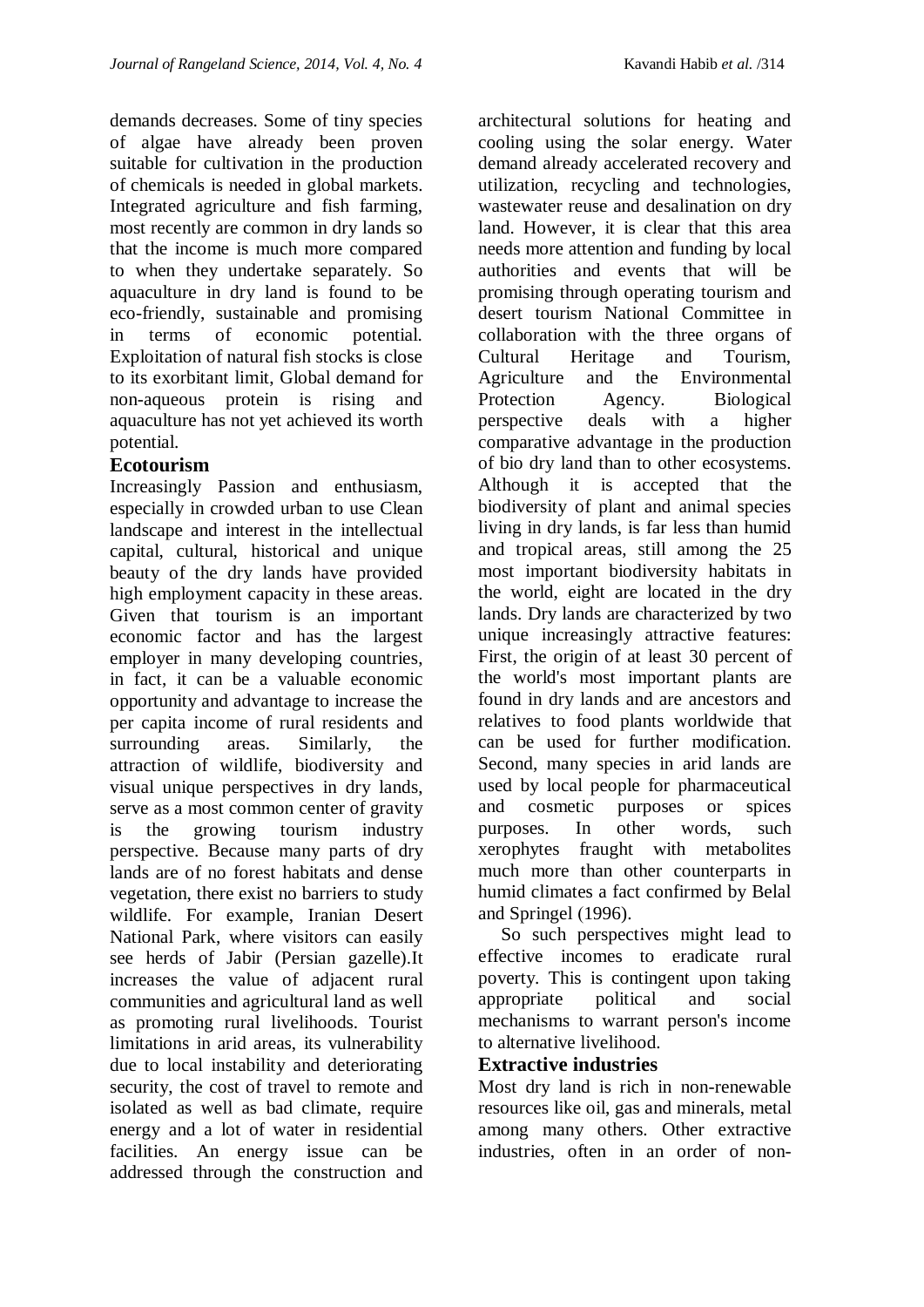metallic minerals (e.g., sodium sulfate) deposited as solid due to environmental conditions. Despite the relative abundance of extractable resources, mining and extractive industries in arid lands has little contribution to poverty alleviation in rural areas. In addition, current mining methods cause regional environmental degradation leading to the reduced well-being of local people. An example of the mines and catastrophe environmental consequence is Semnan province and Meighan desert in Arak province. Mining and extractive resources in arid lands can be converted into economic opportunities. So that the mining industry is in line with the sustainable development of dry land as the site of financing for rural development and poverty alleviation in arid area. At the same time it should adhere to environmental obligations and regulations of the country, the World Conservation Union and the United Nations Convention to Combat Desertification.

#### **Concluding remarks**

The introduction of alternative livelihoods to dry lands, particularly to rural populations, can be an effective tool for poverty reduction. As can be observed from the three case studies, the introduction of such approaches typically diversifies income-generating activities. Such diversity can also be viewed as a main element of increased societal resilience. The example from Inner Mongolia demonstrates that these approaches can also be very effective in restoring degraded dry lands ecosystems when the level of aridity is not extreme as in Iran. However, successful deployment of these alternative livelihoods also introduces a number of new challenges for the communities that require attention, as shown by the case studies. First and foremost amongst these is the societal inertia to abandon a "trade" practiced by communities and individuals for many generations and to explore a totally new avenue. This can be overcome to a large extent by organizing community consultations and selecting options that are preferred by the local people. The success of these options on a pilot scale, for example adoption of chicken farming by one Chinese farmer, also provides tangible proof of success and alleviates anxiety about the use of a new approach. Second, enhancing the technical and managerial capacity of the communities to maintain and operate these new "businesses" require a lot of systematic and planned efforts. Training of villagers in marketing of olive oil products in Jordan has demonstrated good success in confronting with this challenge. Third, building and strengthening of appropriate infrastructure needed for marketing may require investment from governments at various levels to create an enabling environment. For example, preserving, storing and shipping of fish produced from dry land aquaculture would likely require processing and freezing facilities, which may not exist in most dry land communities a priori. Although some climatic constraints and the natural limits cause less potential of arid lands other than their wetter counterparts, however, if the rules governing the ecosystem are well known and understood, appropriate measures appropriate to ecological features of such areas may both warrant sustainability of life and its natural landscapes and improve local person's wellbeing consistent with the unique values of dry lands. The main proof for this is found in numerous countries around the world, the vast majority of them are located in the dry lands, but they are by no means poor; instead countries are nestled in most humid areas, but are extremely poor. In other words, what makes countries and people rich or poor, is not their natural features, but is people attitude and exploitation form on land by which local people take advantages on natural endowments to convert challenges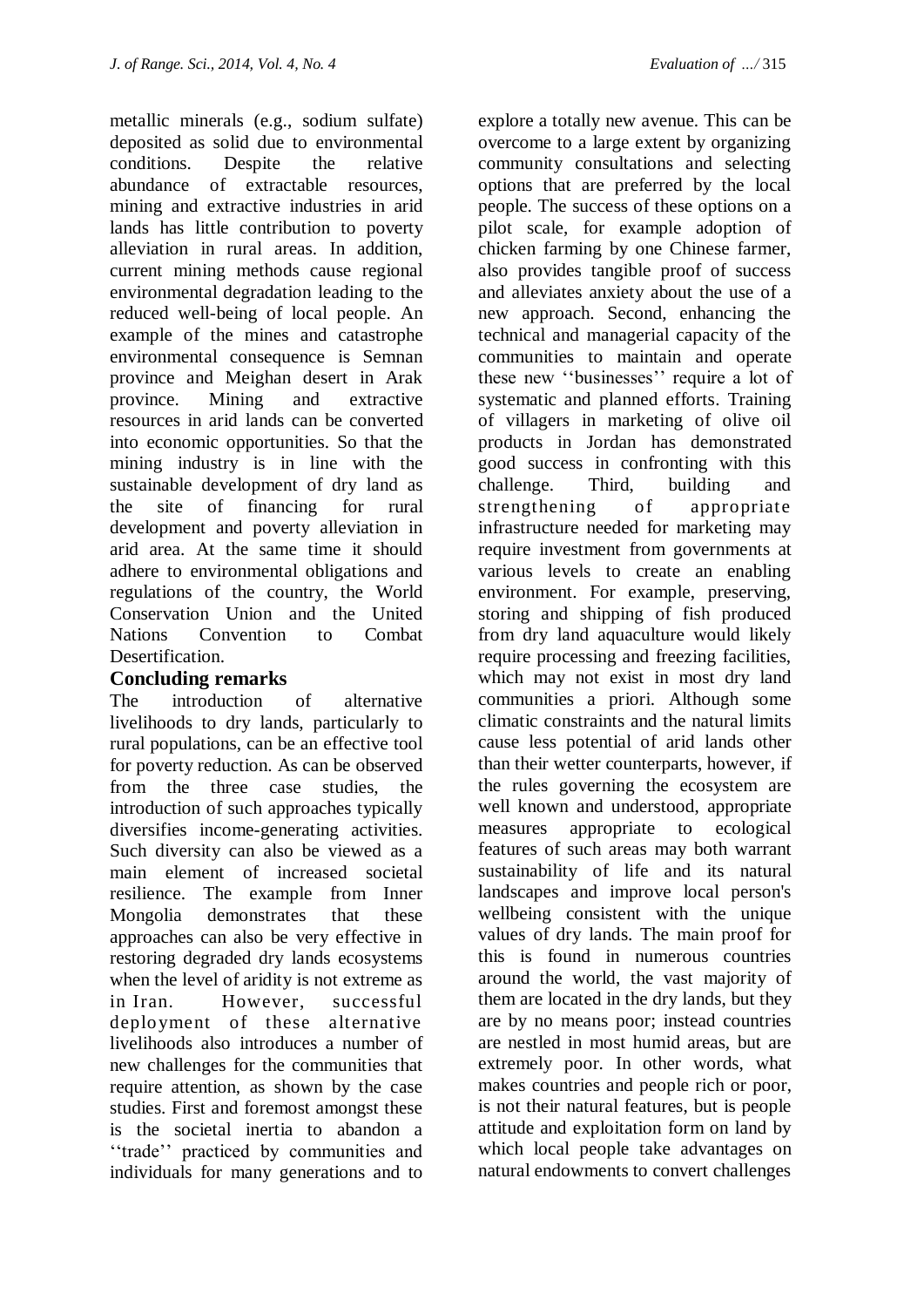into opportunities. Highness speaks the words of Douglass North: "Our capitals are not neither in oil wells or banks." If it can properly be recognized and take some steps to their promotion and real wealth of the country, undoubtedly only exceptional attractions of Dashte Kavir and Dashte Loot, may obviate rural reliance on petroleum export revenues.

#### **Literature Cited**

- Adeel, Z., Safriel, U., Niemeijer, D., White, R., De Kalbermatten, G., Glantz, M., Salem, B., Scholes, B., Niamir Fuller, M., Ehui, S. and Yapi-Gnaore, V., 2005. Ecosystems and human well-being: desertification synthesis. A report of the millennium ecosystem assessment. World Resources Institute. Washington DC.
- Adeel, Z. and [Safriel,](http://link.springer.com/search?facet-author=%22Uriel+Safriel%22) U., 2008. Achieving sustainability by introducing alternative livelihoods. [Sustainability](http://link.springer.com/journal/11625) *Science*, 3(1): 125- 133 pp.
- Arbel, A., Segal, I., Yekutieli, O., Zamir, N., 1990. Natural ventilation of greenhouses in desert climate. *Acta Hortic*, 167–174.
- Belal, A. E. and Irina, S., 1996. The economic value of the vegetation in arid environments (translation: B. Moalemi, 1996). Tehran. *Nature and Resources Jour*., 5: 39-33 pp.
- Carrere, R. and Lohmann, L., 1996. Pulping the south: industrial tree plantations and the world paper economy. Zed Books, London.
- CENESTA, (Centre for Sustainable Development & Environment), 2002: Workshop on rangeland management and pastoralism in arid lands in Iran. [online] Cited 12 June 2002. Available at: [http://www.cenesta.org/projects/Food%20Sover](http://www.cenesta.org/projects/Food%20Sovereignty/Pastoralist/) [eignty/Pastoralist/](http://www.cenesta.org/projects/Food%20Sovereignty/Pastoralist/) Workshop Report. PDF.
- Chichilnisky, G. and Heal, G. M., 1998. Economic returns from the biosphere, Nature. 629–630 pp.
- Faiman, D., 1998. Solar energy in arid frontiers: designing a photovoltaic power plant for Kibbutz Samar, Israel. In: Bruins H. J., Lithwick, H., (eds) The arid frontier. Kluwer, Dordrecht. 321-336 pp.
- Faiman, D., Biryukov, S. and Pearlmutter, K. K., 2002. PETAL: a research pathway to fossilcompetitive solar electricity. Photovoltaic specialist's conference. Conference record of the twenty-ninth IEEE.
- Foran, B., 2001. Developing a biofuel economy in Australia by 2025.

[http://www.cse.csiro.au/publications/2001/biofuel](http://www.cse.csiro.au/publications/2001/biofueleconomy-01-10) [economy-01-10.](http://www.cse.csiro.au/publications/2001/biofueleconomy-01-10)

- Jensen, M. H. and Malter, A. J., 1995. Protected agriculture. A global review. World bank technical paper, No. 253. Washington DC.
- King, C., McIntosh, D., Ryder, E., Fitzsimmons, K., Collins, C., 2002. Quantifying the integration of olive production and inland shrimp farming. In: Assessing capabilities of soil and water resources in drylands: the role of information retrieval and dissemination technologies. IALC conference and workshop proceedings. 20–23 pp.
- Kolkovsky, S., Hulata, G., Simon, Y., Segev, R., Koren, A., 2003. Integration of agri-aquaculture systems the Israeli experience. In: Gooley G. J., Gavine, F. M., (eds) Integrated agri-aquaculture systems, a resource handbook for Australian industry development, rural industries research and development corporation RIRDC Publication, Kingston. 14–23 pp.
- Kurokawa, K., 2003. Energy from the desert. Feasibility of very large scale photovoltaic power generation. (VLS-PV) Systems. Tokyo: Tokyo University of Agriculture and Technology.
- McIntosh, D., Baldwin, T. K., Fitzsimmons, K., 2003. Aquaculture development potential in Arizona: a GIS-based approach. *World Aquaculture*, 34(4).
- Me´ndez, R. P., 1993. Alternative livelihood systems in the drylands: the need for a new paradigm. *Geo Jour.*, 31(1):67–75.
- Robert, C., 1983. The origins and practice of participatory rural appraisal. *World Development*., 22(7): 953-969.
- Safriel, U. and Adeel, Z., 2005. Dryland systems. In: Hassan, R., Scholes, R., Ash, N (eds) Ecosystems and human well-being, current state and trends. Island Press, Washington. 625–658 pp.
- Sampson, R. N., 2005. Timber, fuel, and fiber. In: Hassan, R., Scholes, R., Ash, N (eds) Ecosystems and human well-being, current state and trends. Island Press, Washington. 243–270 pp.
- Sauerhaft, B., Berliner, P. R. and Thurow, T. L., 1998. The fuel wood crisis in arid zones: runoff agriculture for renewable energy production. In: Bruins, H. J., Lithwick, H., (eds) The arid frontier. Kluwer Dordrecht. 351–364 pp.
- Shvidenko, A., Barber, C. V. and Persson, R., 2005. Forest and woodland systems. In: Hassan, R., Scholes, R., Ash, N (eds) Ecosystems and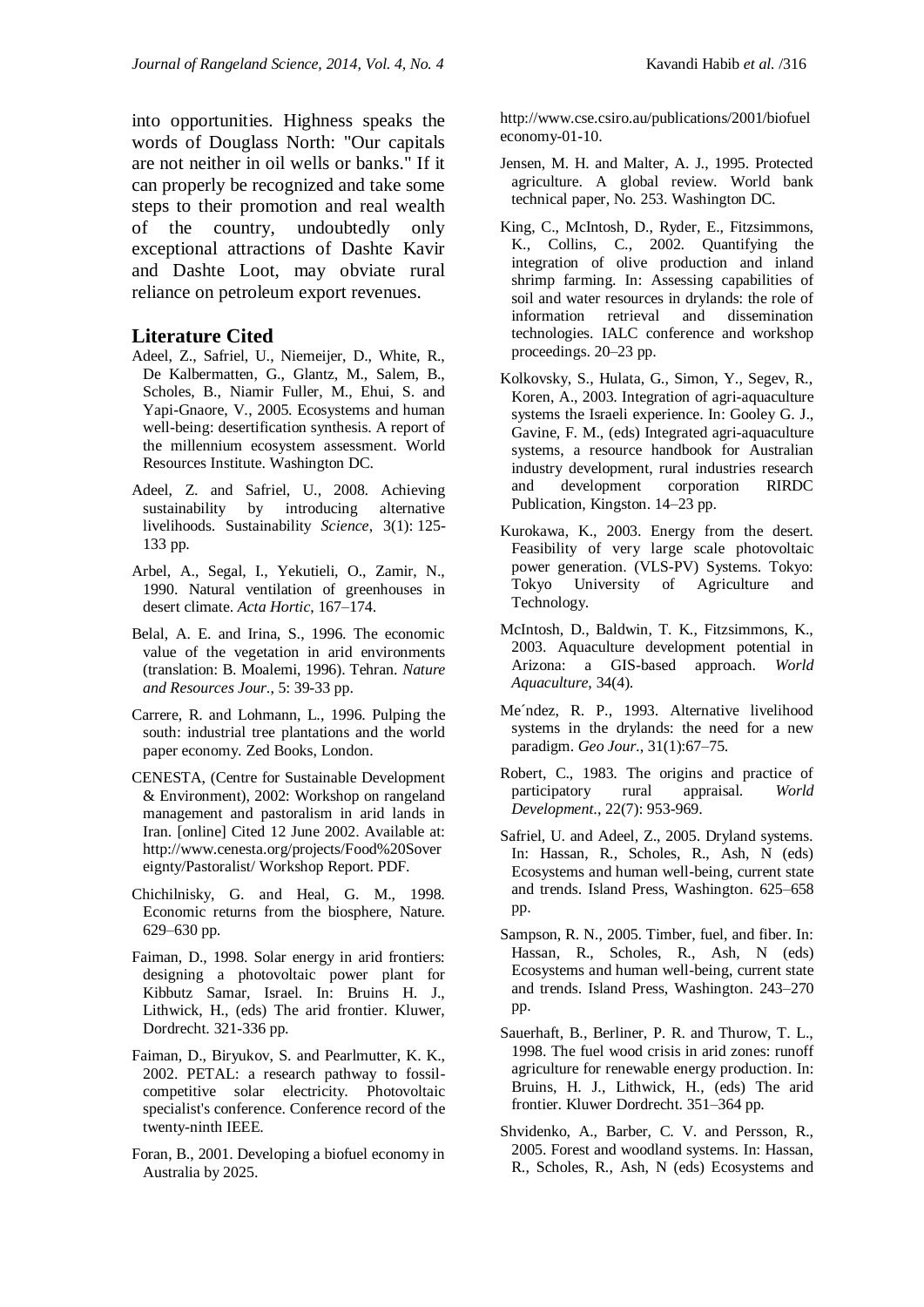human well -being, current state and trends. Island Press Washington. 585 –621 pp.

- SUMAMAD, 2004. Sustainable Management of Marginal Drylands (SUMAMAD). In: Proceedings of third project workshop, Djerba, Tunisia. UNESCO, Paris, France, 11 –15 December 2004.
- UNCCD, 2005. Economic opportunities in the drylands under the United Nations Convention to Combat Desertification. Background information for the special segment, seventh session of the conference of the parties, United Nations Convention to Combat Desertification, Nairobi, 24 –25 Oct 2005.
- Wallace, M., Barker, M., 2003. Case study 10: outback ocean project. Integrated agri aquaculture systems, a resource handbook for Australian industry development. In: Gooley, G. J., Gavine, F. M., (eds) Rural industries research and development corporation, RIRDC Publication, Kingston, ACT, Australia. 93 –95 pp.
- Warren, A., 2006. Challenges and opportunities hinge, development, and conservation. In: Ezcurra, E., (ed) Global deserts outlook. Nairobi, UNEP, Kenya. 89 –109 pp.